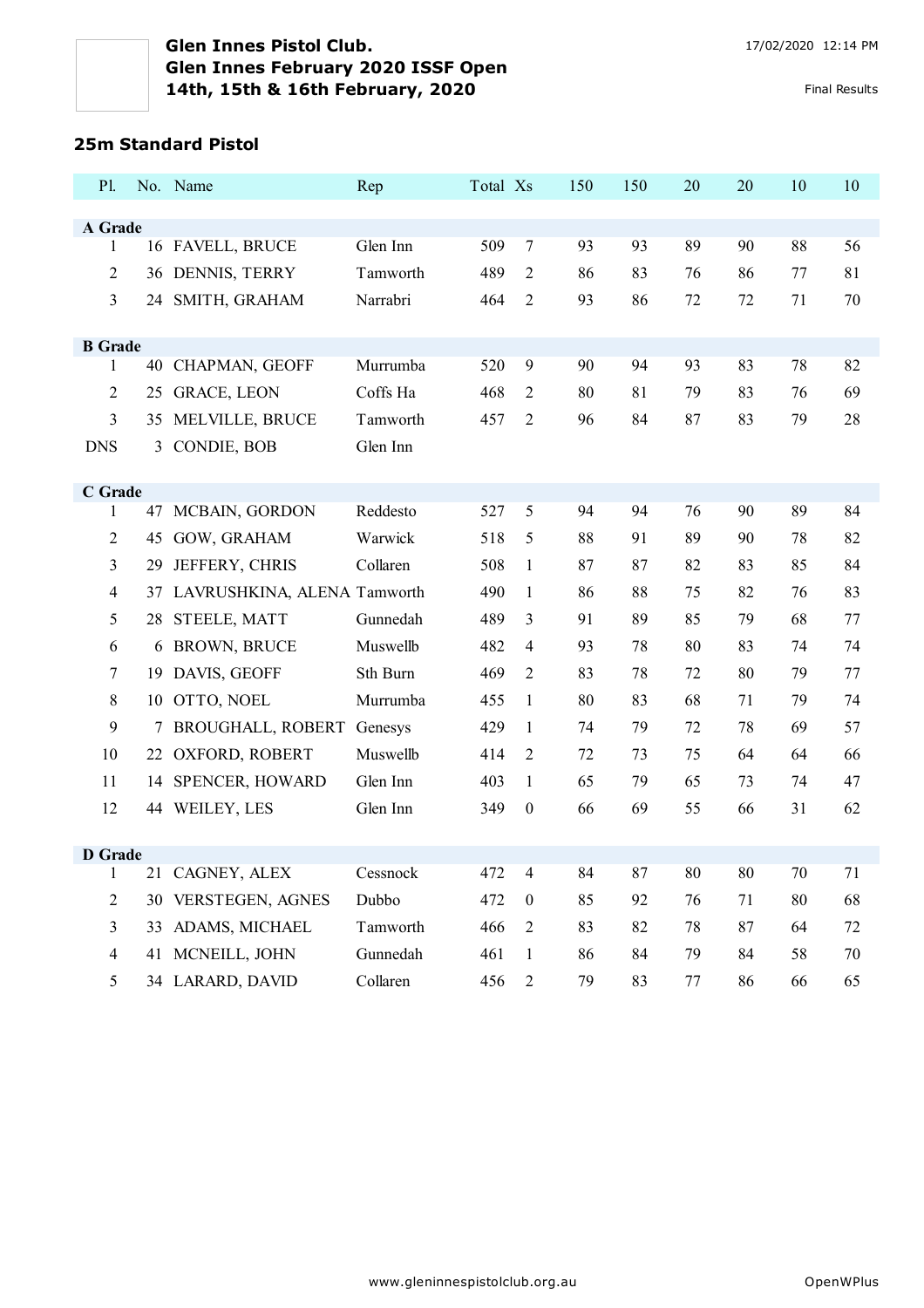## **25m Standard Pistol**

| <b>Pl.</b>    |    | No. Name                     | Rep          | Total Xs |                | 150 | 150 | 20 | 20 | 10 | 10 |
|---------------|----|------------------------------|--------------|----------|----------------|-----|-----|----|----|----|----|
|               |    |                              |              |          |                |     |     |    |    |    |    |
| D Grade Cont. |    |                              |              |          |                |     |     |    |    |    |    |
| 6             |    | 11 OTTO, KAREN               | Murrumba     | 446      | $\overline{1}$ | 84  | 89  | 68 | 68 | 75 | 62 |
| 7             | 20 | DUNN, TREVOR                 | Warwick      | 430      | $\overline{2}$ | 73  | 82  | 80 | 59 | 72 | 64 |
| 8             | 4  | KIEM, DEBBIE                 | <b>Dubbo</b> | 428      | $\overline{2}$ | 76  | 87  | 74 | 64 | 62 | 65 |
| 9             |    | 18 DELMAS, JEAN-MARIE        | Clarence     | 416      | $\overline{1}$ | 38  | 73  | 76 | 80 | 69 | 80 |
| 10            |    | 17 NICAISSE, VALERIE         | Clarence     | 412      | $\overline{1}$ | 82  | 86  | 72 | 59 | 43 | 70 |
| 11            |    | 46 THORNBERRY, TANYA Cumnock |              | 408      | $\overline{2}$ | 84  | 76  | 65 | 63 | 67 | 53 |
| 12            | 15 | <b>MACRAE, ROSS</b>          | Glen Inn     | 368      | $\overline{1}$ | 74  | 72  | 43 | 69 | 65 | 45 |
| <b>DNF</b>    |    | 23 OXFORD, DOREEN            | Muswellb     | 91       |                | 56  | 35  |    |    |    |    |
| <b>DNS</b>    |    | 38 ALLEY, KAYLENE            | Glen Inn     |          |                |     |     |    |    |    |    |
| <b>DNS</b>    | 42 | <b>JENNISON, ROY</b>         | Glen Inn     |          |                |     |     |    |    |    |    |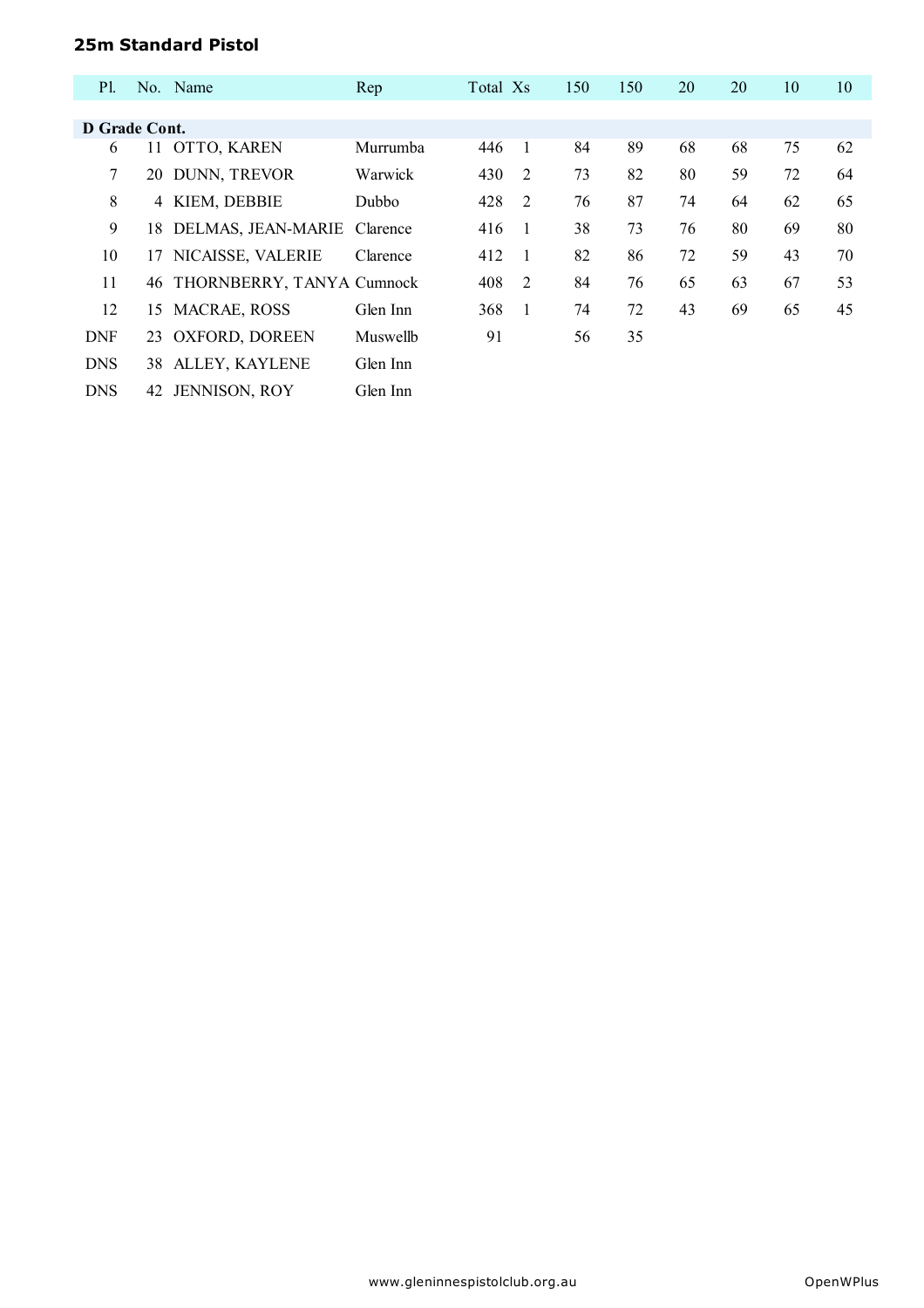# **25m Rapid Fire Pistol**

| <b>P</b> l.    |    | No. Name                    | Rep          | Total Xs |                  | 8  | 6  | $\overline{4}$ |     | 8  | 6  | $\overline{4}$ |     |
|----------------|----|-----------------------------|--------------|----------|------------------|----|----|----------------|-----|----|----|----------------|-----|
|                |    |                             |              |          |                  |    |    |                |     |    |    |                |     |
| A Grade        |    |                             | Glen Inn     | 563      | 9                | 96 | 96 | 88             | 280 |    | 98 | 89             | 283 |
| $\mathbf{1}$   |    | 16 FAVELL, BRUCE            |              |          |                  |    |    |                |     | 96 |    |                |     |
| $\overline{c}$ | 24 | SMITH, GRAHAM               | Narrabri     | 445      | $\boldsymbol{0}$ | 78 | 75 | 75             | 228 | 70 | 76 | 71             | 217 |
| <b>B</b> Grade |    |                             |              |          |                  |    |    |                |     |    |    |                |     |
| 1              |    | 14 SPENCER, HOWARD Glen Inn |              | 457      | $\overline{2}$   | 72 | 82 | 84             | 238 | 82 | 74 | 63             | 219 |
| C Grade        |    |                             |              |          |                  |    |    |                |     |    |    |                |     |
| 1              |    | 35 MELVILLE, BRUCE          | Tamworth     | 518      | $\boldsymbol{7}$ | 92 | 92 | 86             | 270 | 89 | 77 | 82             | 248 |
| $\overline{2}$ | 10 | OTTO, NOEL                  | Murrumba     | 497      | 5                | 90 | 86 | 87             | 263 | 80 | 74 | 80             | 234 |
| 3              | 29 | JEFFERY, CHRIS              | Collaren     | 487      | 3                | 88 | 78 | 60             | 226 | 89 | 95 | 77             | 261 |
| $\overline{4}$ |    | 47 MCBAIN, GORDON           | Reddesto     | 475      | 7                | 86 | 91 | 80             | 257 | 85 | 89 | 44             | 218 |
| 5              | 33 | ADAMS, MICHAEL              | Tamworth     | 468      | 7                | 83 | 87 | 70             | 240 | 77 | 79 | 72             | 228 |
| 6              |    | 25 GRACE, LEON              | Coffs Ha     | 441      | 2                | 85 | 85 | 62             | 232 | 73 | 67 | 69             | 209 |
| 7              |    | 22 OXFORD, ROBERT           | Muswellb     | 440      | 1                | 83 | 86 | 53             | 222 | 86 | 69 | 63             | 218 |
| 8              |    | 34 LARARD, DAVID            | Collaren     | 423      | $\theta$         | 74 | 74 | 72             | 220 | 85 | 74 | 44             | 203 |
| 9              |    | 5 KIEM, GLEN                | Dubbo        | 414      | 1                | 79 | 71 | 71             | 221 | 75 | 74 | 44             | 193 |
| <b>DNS</b>     |    | 3 CONDIE, BOB               | Glen Inn     |          |                  |    |    |                |     |    |    |                |     |
|                |    |                             |              |          |                  |    |    |                |     |    |    |                |     |
| <b>D</b> Grade |    |                             |              |          |                  |    |    |                |     |    |    |                |     |
| $*1$           | 13 | HERRING, GILLIAN            | Glen Inn     | 475      | 2                | 90 | 86 | 87             | 263 | 66 | 81 | 65             | 212 |
| $\overline{c}$ | 21 | CAGNEY, ALEX                | Cessnock     | 415      | 2                | 79 | 68 | 61             | 208 | 84 | 65 | 58             | 207 |
| 3              |    | 23 OXFORD, DOREEN           | Muswellb     | 412      | 3                | 66 | 71 | 58             | 195 | 78 | 82 | 57             | 217 |
| $\overline{4}$ |    | 41 MCNEILL, JOHN            | Gunnedah     | 396      | 2                | 69 | 75 | 57             | 201 | 67 | 67 | 61             | 195 |
| 5              |    | 30 VERSTEGEN, AGNES Dubbo   |              | 395      | $\boldsymbol{0}$ | 69 | 76 | 37             | 182 | 73 | 79 | 61             | 213 |
| 6              |    | 1 HINES, MAX                | <b>CLDPC</b> | 353      | 3                | 77 | 62 | 46             | 185 | 70 | 73 | 25             | 168 |
| 7              |    | 20 DUNN, TREVOR             | Warwick      | 340      | 2                | 65 | 66 | 38             | 169 | 65 | 54 | 52             | 171 |
| <b>DNS</b>     |    | 42 JENNISON, ROY            | Glen Inn     |          |                  |    |    |                |     |    |    |                |     |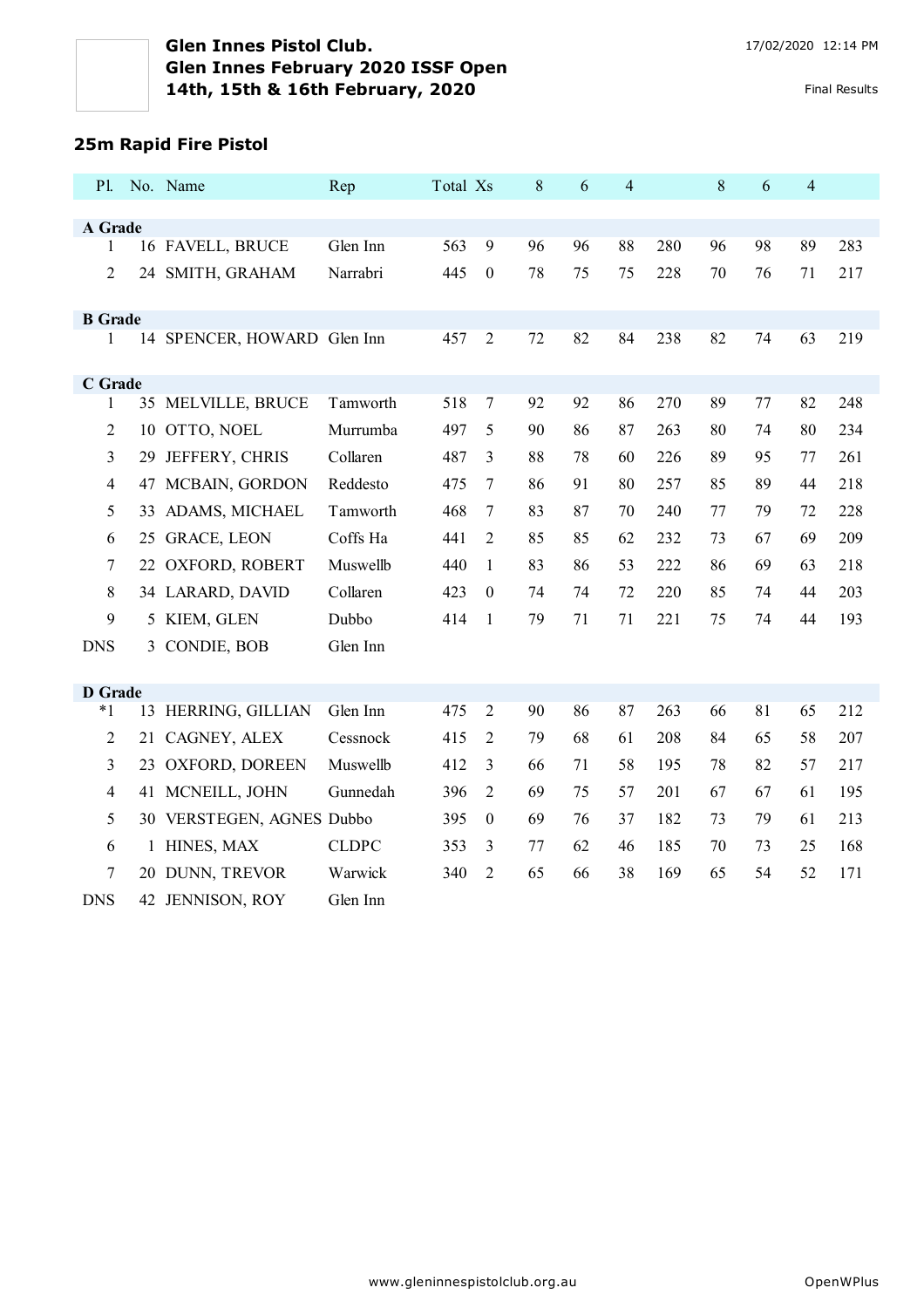#### **50m Pistol**

| <b>P</b> 1.    |    | No. Name            | Rep      | Total Xs |                  | $\mathbf{1}$ | $\overline{2}$ | $\overline{3}$ | $\overline{4}$ | 5  | 6  |
|----------------|----|---------------------|----------|----------|------------------|--------------|----------------|----------------|----------------|----|----|
|                |    |                     |          |          |                  |              |                |                |                |    |    |
| A Grade        |    |                     |          |          |                  |              |                |                |                |    |    |
| 1              |    | 16 FAVELL, BRUCE    | Glen Inn | 528      | 6                | 91           | 85             | 83             | 90             | 90 | 89 |
| $\overline{2}$ |    | 36 DENNIS, TERRY    | Tamworth | 428      | $\overline{2}$   | 69           | 77             | 67             | 79             | 63 | 73 |
| <b>B</b> Grade |    |                     |          |          |                  |              |                |                |                |    |    |
| 1              |    | 40 CHAPMAN, GEOFF   | Murrumba | 422      | $\mathfrak{Z}$   | 74           | 76             | 56             | 64             | 78 | 74 |
| <b>DNS</b>     |    | 3 CONDIE, BOB       | Glen Inn |          |                  |              |                |                |                |    |    |
| C Grade        |    |                     |          |          |                  |              |                |                |                |    |    |
| 1              |    | 35 MELVILLE, BRUCE  | Tamworth | 466      | 3                | 81           | 76             | 84             | 75             | 74 | 76 |
| $\overline{2}$ |    | 19 DAVIS, GEOFF     | Sth Burn | 434      | $\overline{4}$   | 75           | 73             | 73             | 70             | 80 | 63 |
| 3              |    | 25 GRACE, LEON      | Coffs Ha | 434      | $\overline{2}$   | 62           | 70             | 82             | 81             | 70 | 69 |
| $\overline{4}$ | 29 | JEFFERY, CHRIS      | Collaren | 434      | $\theta$         | 72           | 79             | 78             | 73             | 56 | 76 |
| 5              | 6  | <b>BROWN, BRUCE</b> | Muswellb | 433      | $\boldsymbol{0}$ | 68           | 75             | 76             | 74             | 71 | 69 |
| 6              |    | 44 WEILEY, LES      | Glen Inn | 315      | 1                | 44           | 50             | 56             | 51             | 61 | 53 |
|                |    |                     |          |          |                  |              |                |                |                |    |    |
| <b>D</b> Grade |    |                     |          |          |                  |              |                |                |                |    |    |
| $*1$           |    | 47 MCBAIN, GORDON   | Reddesto | 482      | 3                | 80           | 83             | 82             | 79             | 81 | 77 |
| $*2$           |    | 28 STEELE, MATT     | Gunnedah | 477      | $\overline{4}$   | 80           | 86             | 77             | 83             | 77 | 74 |
| 3              |    | 21 CAGNEY, ALEX     | Cessnock | 444      | 5                | 69           | 73             | 78             | 84             | 69 | 71 |
| $\overline{4}$ |    | 30 VERSTEGEN, AGNES | Dubbo    | 391      | 2                | 74           | 65             | 75             | 62             | 60 | 55 |
| 5              | 14 | SPENCER, HOWARD     | Glen Inn | 390      | $\boldsymbol{0}$ | 69           | 65             | 71             | 66             | 64 | 55 |
| 6              | 33 | ADAMS, MICHAEL      | Tamworth | 343      | $\boldsymbol{0}$ | 58           | 60             | 54             | 55             | 60 | 56 |
| 7              | 41 | MCNEILL, JOHN       | Gunnedah | 300      | $\mathbf{1}$     | 56           | 47             | 41             | 45             | 51 | 60 |
| 8              | 20 | DUNN, TREVOR        | Warwick  | 294      | $\mathbf{1}$     | 51           | 41             | 45             | 63             | 57 | 37 |
| 9              | 15 | MACRAE, ROSS        | Glen Inn | 246      | $\boldsymbol{0}$ | 53           | 36             | 52             | 43             | 28 | 34 |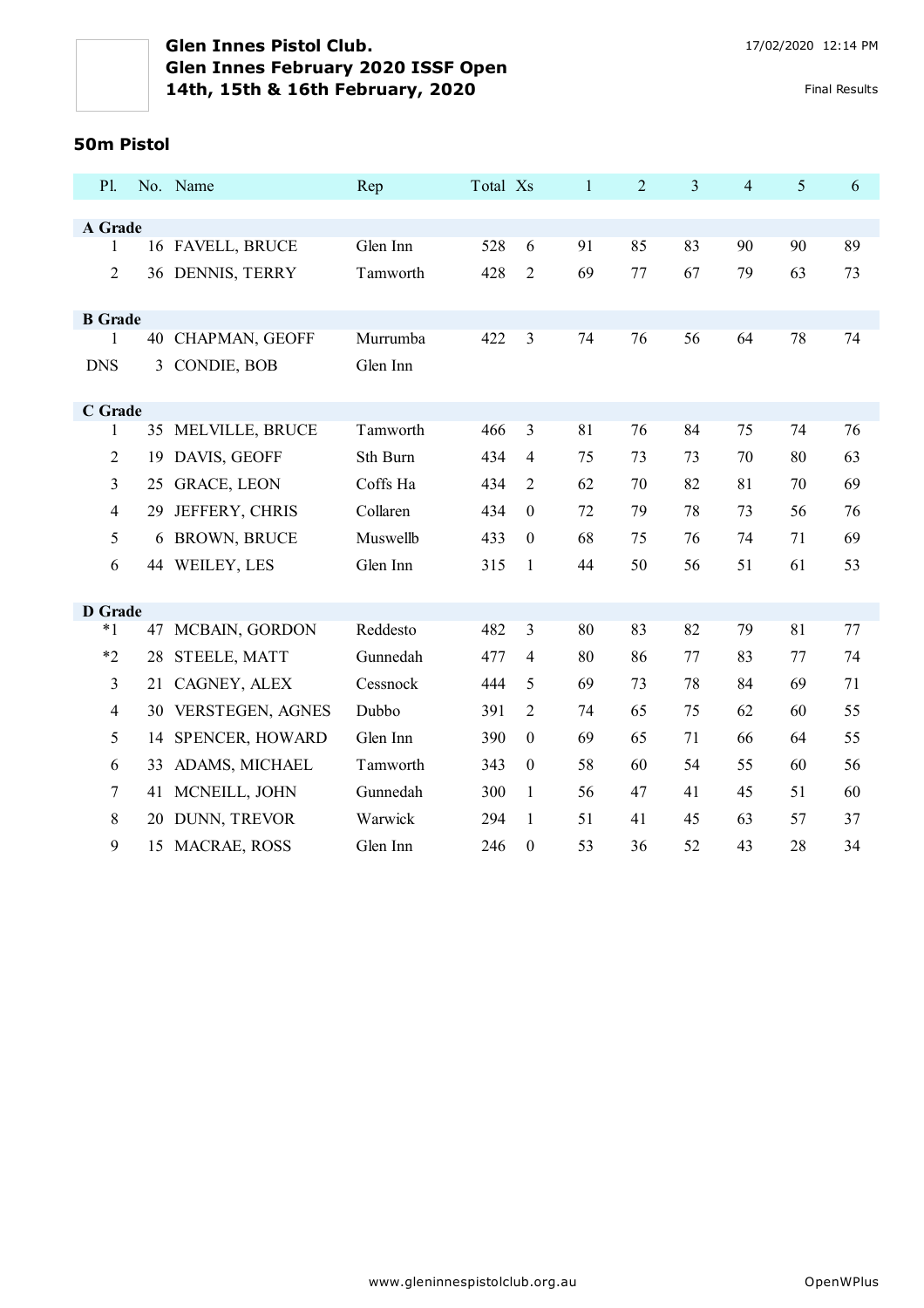## **25m Centre Fire Pistol**

| P1.            |    | No. Name                    | Rep          | Total Xs |                | $\mathbf{1}$ | $\overline{2}$ | 3  |     | 4  | 5  | 6  |     |
|----------------|----|-----------------------------|--------------|----------|----------------|--------------|----------------|----|-----|----|----|----|-----|
|                |    |                             |              |          |                |              |                |    |     |    |    |    |     |
| A Grade<br>1   |    | 36 DENNIS, TERRY            | Tamworth     | 503      | $\overline{4}$ | 89           | 79             | 86 | 254 | 78 | 87 | 84 | 249 |
|                |    |                             |              |          |                |              |                |    |     |    |    |    |     |
| <b>B</b> Grade |    |                             |              |          |                |              |                |    |     |    |    |    |     |
| 1              |    | 40 CHAPMAN, GEOFF           | Murrumba     | 545 10   |                | 92           | 91             | 91 | 274 | 88 | 88 | 95 | 271 |
| $\overline{2}$ | 29 | JEFFERY, CHRIS              | Collaren     | 541      | 3              | 90           | 91             | 83 | 264 | 92 | 94 | 91 | 277 |
| 3              | 35 | MELVILLE, BRUCE             | Tamworth     | 515      | 7              | 88           | 86             | 90 | 264 | 77 | 88 | 86 | 251 |
| $\overline{4}$ |    | 25 GRACE, LEON              | Coffs Ha     | 465      | 6              | 70           | 80             | 87 | 237 | 75 | 85 | 68 | 228 |
| <b>DNS</b>     |    | 3 CONDIE, BOB               | Glen Inn     |          |                |              |                |    |     |    |    |    |     |
|                |    |                             |              |          |                |              |                |    |     |    |    |    |     |
| C Grade        |    |                             |              |          |                |              |                |    |     |    |    |    |     |
| 1              |    | 45 GOW, GRAHAM              | Warwick      | 519      | $\overline{3}$ | 86           | 83             | 85 | 254 | 84 | 89 | 92 | 265 |
| 2              | 6  | <b>BROWN, BRUCE</b>         | Muswellb     | 505      | 5              | 94           | 81             | 85 | 260 | 70 | 86 | 89 | 245 |
| 3              | 47 | MCBAIN, GORDON              | Reddesto     | 496      | $\overline{4}$ | 79           | 83             | 86 | 248 | 75 | 87 | 86 | 248 |
| $\overline{4}$ |    | 21 CAGNEY, ALEX             | Cessnock     | 472      | 2              | 85           | 77             | 82 | 244 | 83 | 67 | 78 | 228 |
| 5              | 5  | KIEM, GLEN                  | Dubbo        | 463      | $\overline{4}$ | 72           | 83             | 81 | 236 | 75 | 86 | 66 | 227 |
| 6              | 7  | BROUGHALL,<br><b>ROBERT</b> | Genesys      | 463      | 3              | 74           | 73             | 85 | 232 | 79 | 73 | 79 | 231 |
| $\tau$         |    | 1 HINES, MAX                | <b>CLDPC</b> | 449      | $\overline{2}$ | 77           | 73             | 66 | 216 | 77 | 80 | 76 | 233 |
| 8              |    | 34 LARARD, DAVID            | Collaren     | 443      | $\overline{2}$ | 63           | 75             | 81 | 219 | 54 | 79 | 91 | 224 |
| 9              |    | 22 OXFORD, ROBERT           | Muswellb     | 409      | 5              | 75           | 65             | 53 | 193 | 66 | 66 | 84 | 216 |
|                |    |                             |              |          |                |              |                |    |     |    |    |    |     |
| <b>D</b> Grade |    |                             |              |          |                |              |                |    |     |    |    |    |     |
| 1              |    | 20 DUNN, TREVOR             | Warwick      | 472      | $\overline{4}$ | 74           | 89             | 80 | 243 | 82 | 72 | 75 | 229 |
| $\overline{2}$ |    | 14 SPENCER, HOWARD          | Glen Inn     | 440      | $\overline{4}$ | 81           | 84             | 86 | 251 | 70 | 55 | 64 | 189 |
| 3              |    | 15 MACRAE, ROSS             | Glen Inn     | 340      | $\overline{4}$ | 58           | 78             | 64 | 200 | 56 | 44 | 40 | 140 |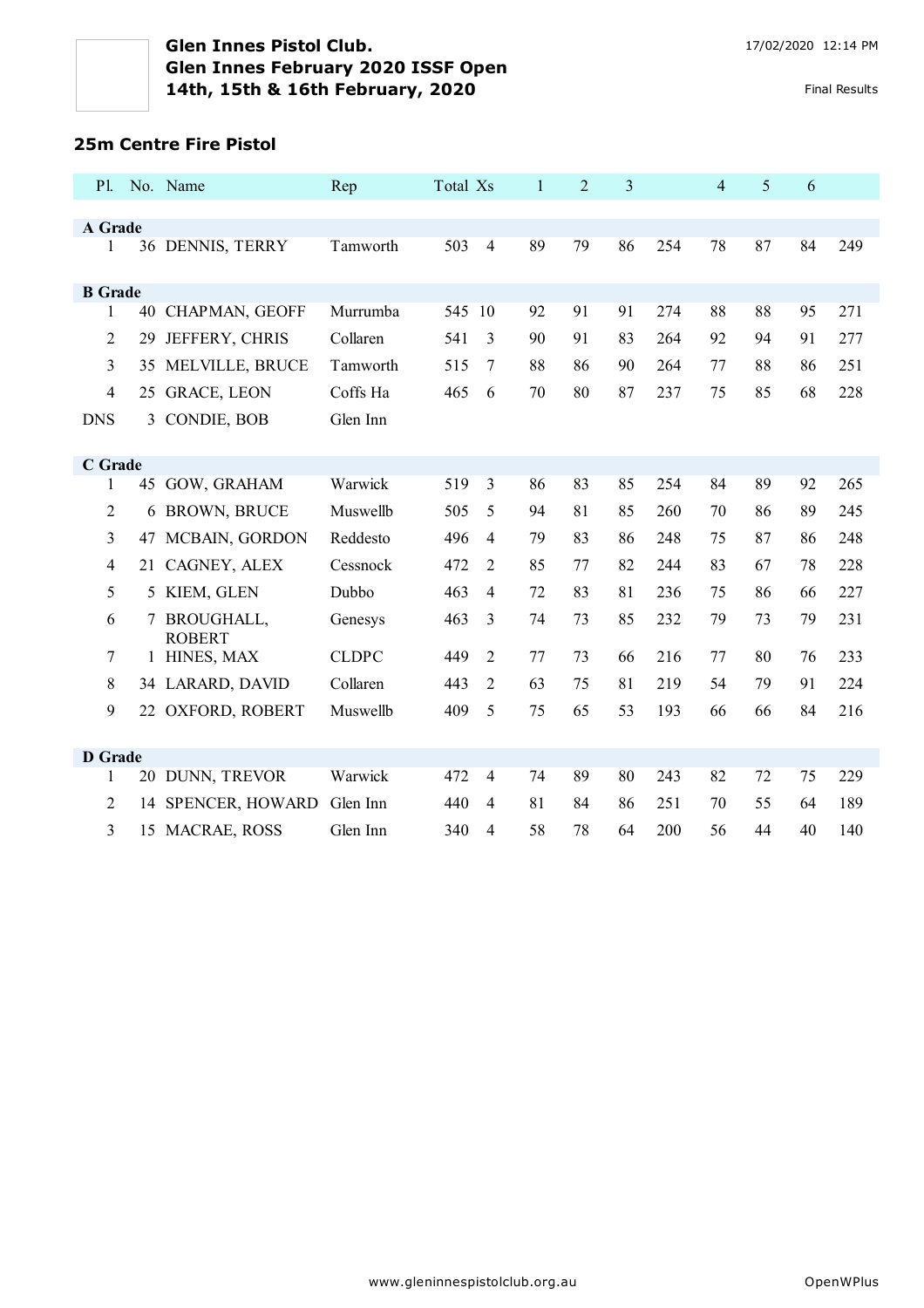#### **10m Air Pistol Men**

| P1.                     |    | No. Name                    | Rep          | Total Xs |                  | $\mathbf{1}$ | $\overline{2}$ | $\overline{3}$ | $\overline{4}$ | 5  | 6  |
|-------------------------|----|-----------------------------|--------------|----------|------------------|--------------|----------------|----------------|----------------|----|----|
|                         |    |                             |              |          |                  |              |                |                |                |    |    |
| A Grade<br>$\mathbf{1}$ |    | 16 FAVELL, BRUCE            | Glen Inn     | 564      | $\mathbf{9}$     | 94           | 96             | 92             | 95             | 95 | 92 |
|                         |    |                             |              |          |                  |              |                |                |                |    |    |
| $\overline{2}$          | 24 | SMITH, GRAHAM               | Narrabri     | 509      | 3                | 94           | 85             | 85             | 78             | 86 | 81 |
| 3                       |    | 36 DENNIS, TERRY            | Tamworth     | 491      | 3                | 84           | 90             | 86             | 69             | 83 | 79 |
| 4                       |    | 31 HOGG, MAX                | Tamworth     | 485      | 5                | 76           | 82             | 83             | 77             | 89 | 78 |
| <b>B</b> Grade          |    |                             |              |          |                  |              |                |                |                |    |    |
| 1                       |    | 35 MELVILLE, BRUCE          | Tamworth     | 514      | $\mathbf{1}$     | 85           | 85             | 83             | 90             | 85 | 86 |
| $\overline{2}$          |    | 40 CHAPMAN, GEOFF           | Murrumba     | 504      | 5                | 80           | 87             | 80             | 84             | 91 | 82 |
| 3                       |    | 25 GRACE, LEON              | Coffs Ha     | 498      | $\mathbf{1}$     | 85           | 86             | 85             | 88             | 77 | 77 |
| <b>DNS</b>              |    | 3 CONDIE, BOB               | Glen Inn     |          |                  |              |                |                |                |    |    |
|                         |    |                             |              |          |                  |              |                |                |                |    |    |
| C Grade                 |    |                             |              |          |                  |              |                |                |                |    |    |
| 1                       |    | 28 STEELE, MATT             | Gunnedah     | 536      | 6                | 92           | 88             | 88             | 92             | 86 | 90 |
| $\overline{2}$          | 29 | JEFFERY, CHRIS              | Collaren     | 523      | 5                | 89           | 88             | 87             | 84             | 84 | 91 |
| 3                       |    | 6 BROWN, BRUCE              | Muswellb     | 522      | 5                | 95           | 89             | 88             | 82             | 82 | 86 |
| $\overline{4}$          |    | 47 MCBAIN, GORDON           | Reddesto     | 521      | 3                | 83           | 85             | 88             | 83             | 95 | 87 |
| 5                       |    | 45 GOW, GRAHAM              | Warwick      | 516      | $\boldsymbol{0}$ | 88           | 88             | 86             | 80             | 86 | 88 |
| 6                       |    | 5 KIEM, GLEN                | Dubbo        | 515      | 6                | 79           | 84             | 88             | 91             | 84 | 89 |
| $\overline{7}$          |    | 7 BROUGHALL, ROBERT Genesys |              | 507      | 6                | 82           | 86             | 86             | 87             | 89 | 77 |
| 8                       |    | 41 MCNEILL, JOHN            | Gunnedah     | 505      | 3                | 82           | 80             | 83             | 83             | 91 | 86 |
| 9                       | 19 | DAVIS, GEOFF                | Sth Burn     | 504      | 5                | 88           | 77             | 80             | 83             | 89 | 87 |
| 10                      |    | 21 CAGNEY, ALEX             | Cessnock     | 499      | $\boldsymbol{0}$ | 79           | 85             | 85             | 88             | 78 | 84 |
| 11                      | 14 | <b>SPENCER, HOWARD</b>      | Glen Inn     | 446      | 2                | 74           | 77             | 68             | 69             | 73 | 85 |
| 12                      |    | 44 WEILEY, LES              | Glen Inn     | 438      | $\overline{2}$   | 72           | 79             | 68             | 71             | 79 | 69 |
| <b>DNS</b>              |    | 1 HINES, MAX                | <b>CLDPC</b> |          |                  |              |                |                |                |    |    |
| <b>DNS</b>              |    | 34 LARARD, DAVID            | Collaren     |          |                  |              |                |                |                |    |    |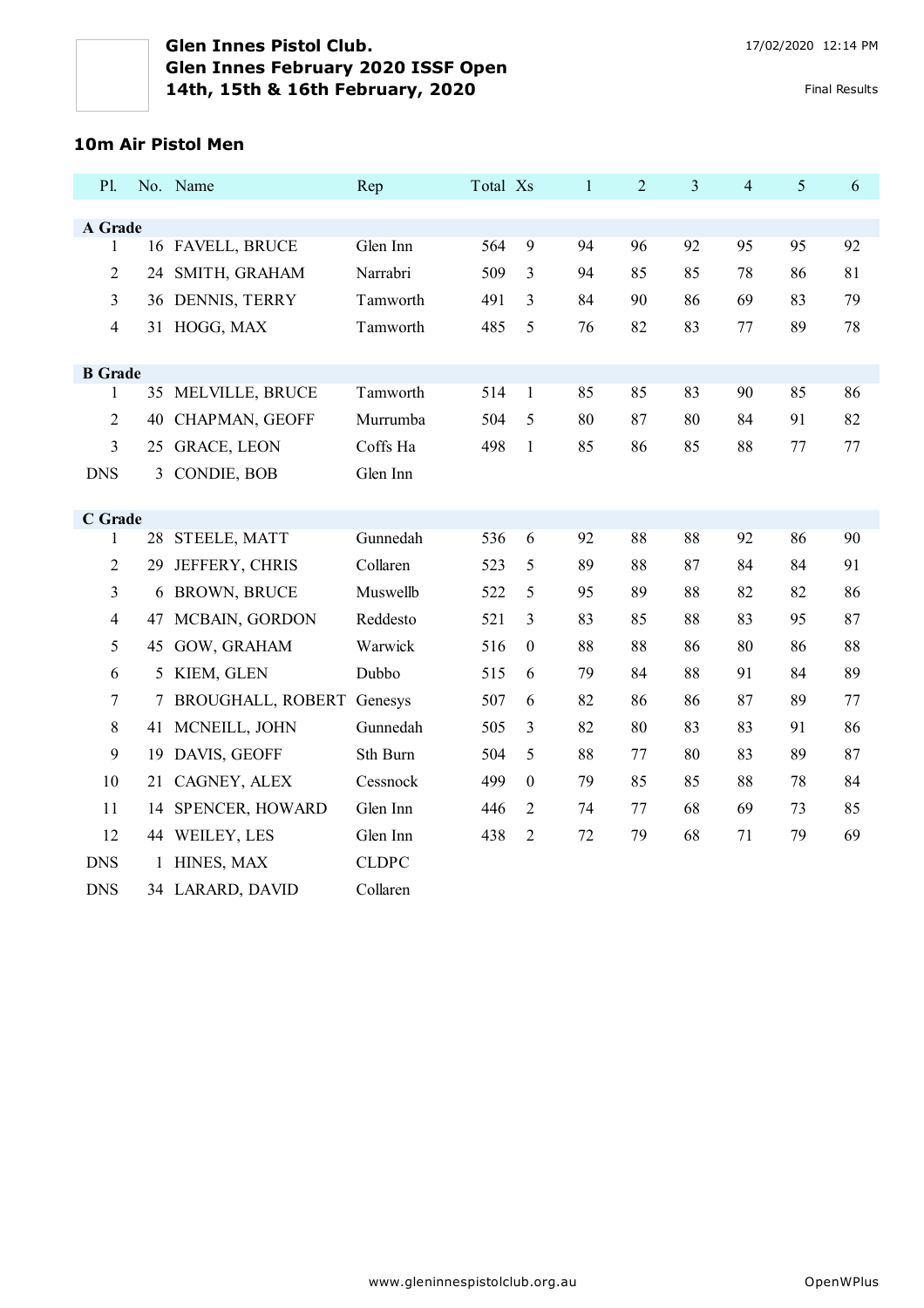### **10m Air Pistol Men**

| <b>Pl.</b> |    | No. Name                       | Rep      | Total Xs |                | $\mathbf{1}$ | 2  | 3  | $\overline{4}$ | 5  | 6  |
|------------|----|--------------------------------|----------|----------|----------------|--------------|----|----|----------------|----|----|
|            |    |                                |          |          |                |              |    |    |                |    |    |
| D Grade    |    |                                |          |          |                |              |    |    |                |    |    |
| 1          |    | 20 DUNN, TREVOR                | Warwick  | 481      | 6              | 74           | 77 | 84 | 89             | 76 | 81 |
| 2          | 33 | ADAMS, MICHAEL                 | Tamworth | 461      | 1              | 73           | 77 | 78 | 79             | 83 | 71 |
| 3          | 15 | <b>MACRAE, ROSS</b>            | Glen Inn | 457      | $\overline{4}$ | 78           | 81 | 74 | 76             | 69 | 79 |
| 4          |    | 18 DELMAS, JEAN-MARIE Clarence |          | 455      | $\theta$       | 76           | 79 | 76 | 73             | 82 | 69 |
| 5          |    | 32 OTTO, RAY                   | Murrumba | 434      | 2              | 66           | 68 | 72 | 74             | 80 | 74 |
| 6          |    | 22 OXFORD, ROBERT              | Muswellb | 429      | $\mathbf{1}$   | 65           | 78 | 65 | 74             | 69 | 78 |
| 7          | 39 | DANIEL, RAY                    | Dubbo    | 390      | 2              | 53           | 64 | 77 | 68             | 66 | 62 |
| 8          | 9  | FERGUSON, RICHARD              | Glen Inn | 371      | $\theta$       | 68           | 48 | 66 | 73             | 60 | 56 |
| 9          | 2  | WREN, GORDON                   | Rangers  | 325      | $\theta$       | 59           | 40 | 62 | 54             | 52 | 58 |
| <b>DNS</b> | 42 | <b>JENNISON, ROY</b>           | Glen Inn |          |                |              |    |    |                |    |    |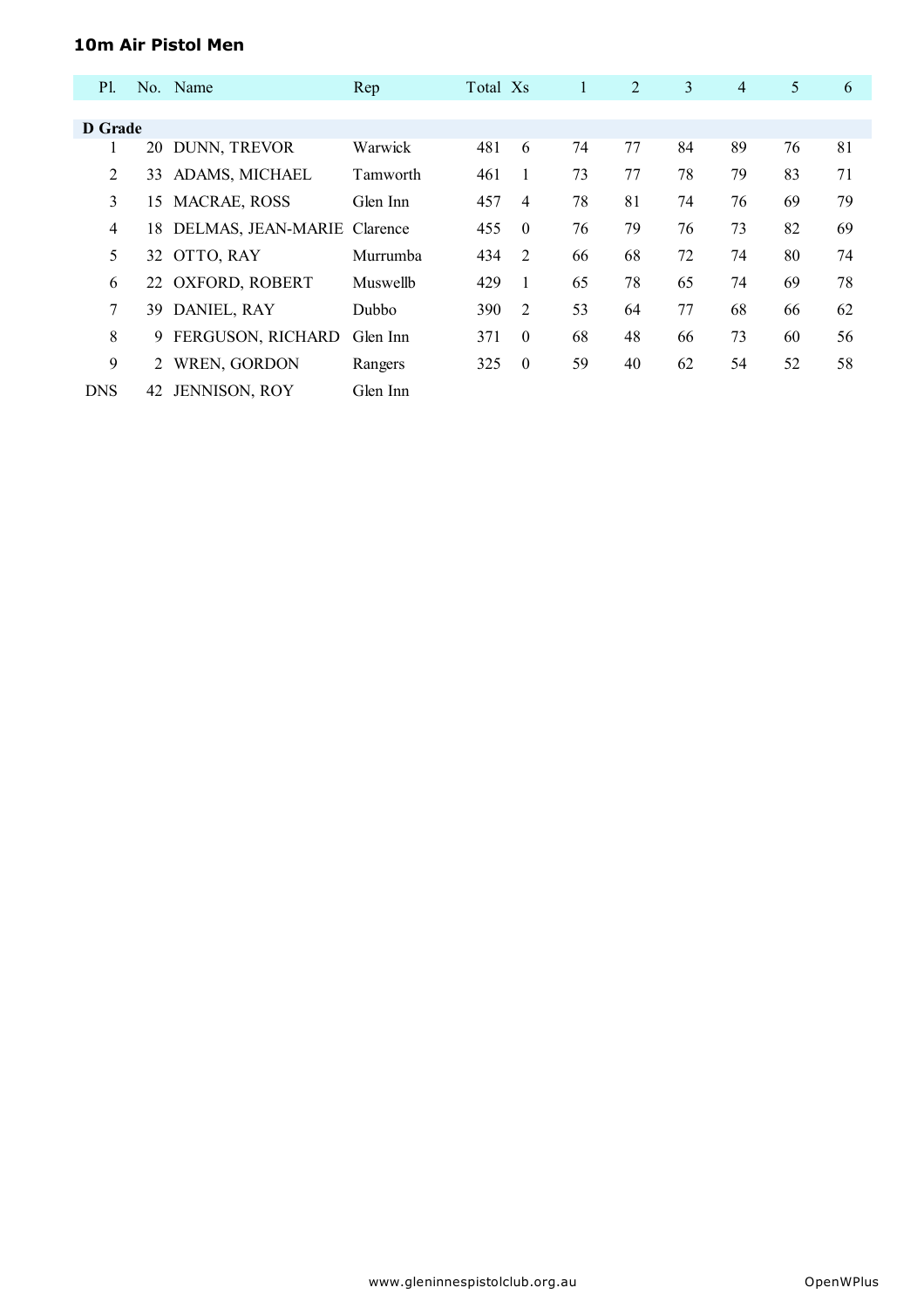#### **25m Pistol Men**

| <b>P</b> 1. |    | No. Name                      | Rep      | Total Xs |   |    | 2  | 3  |     | $\overline{4}$ | 5  | 6  |     |
|-------------|----|-------------------------------|----------|----------|---|----|----|----|-----|----------------|----|----|-----|
|             |    |                               |          |          |   |    |    |    |     |                |    |    |     |
| <b>Open</b> |    |                               |          |          |   |    |    |    |     |                |    |    |     |
|             |    | 28 STEELE, MATT               | Gunnedah | 537      |   | 88 | 92 | 93 | 273 | 83             | 90 | 91 | 264 |
| 2           | 18 | DELMAS, JEAN-<br><b>MARIE</b> | Clarence | 496      | 3 | 78 | 82 | 86 | 246 | 81             | 84 | 85 | 250 |
| 3           |    | 10 OTTO, NOEL                 | Murrumba | 483      |   | 72 | 77 | 71 | 220 | 90             | 88 | 85 | 263 |
| 4           |    | 19 DAVIS, GEOFF               | Sth Burn | 480      | 3 | 90 | 72 | 82 | 244 | 81             | 81 | 74 | 236 |
| 5           | 33 | ADAMS, MICHAEL                | Tamworth | 479      | 2 | 64 | 84 | 77 | 225 | 84             | 85 | 85 | 254 |
| <b>DNS</b>  | 42 | JENNISON, ROY                 | Glen Inn |          |   |    |    |    |     |                |    |    |     |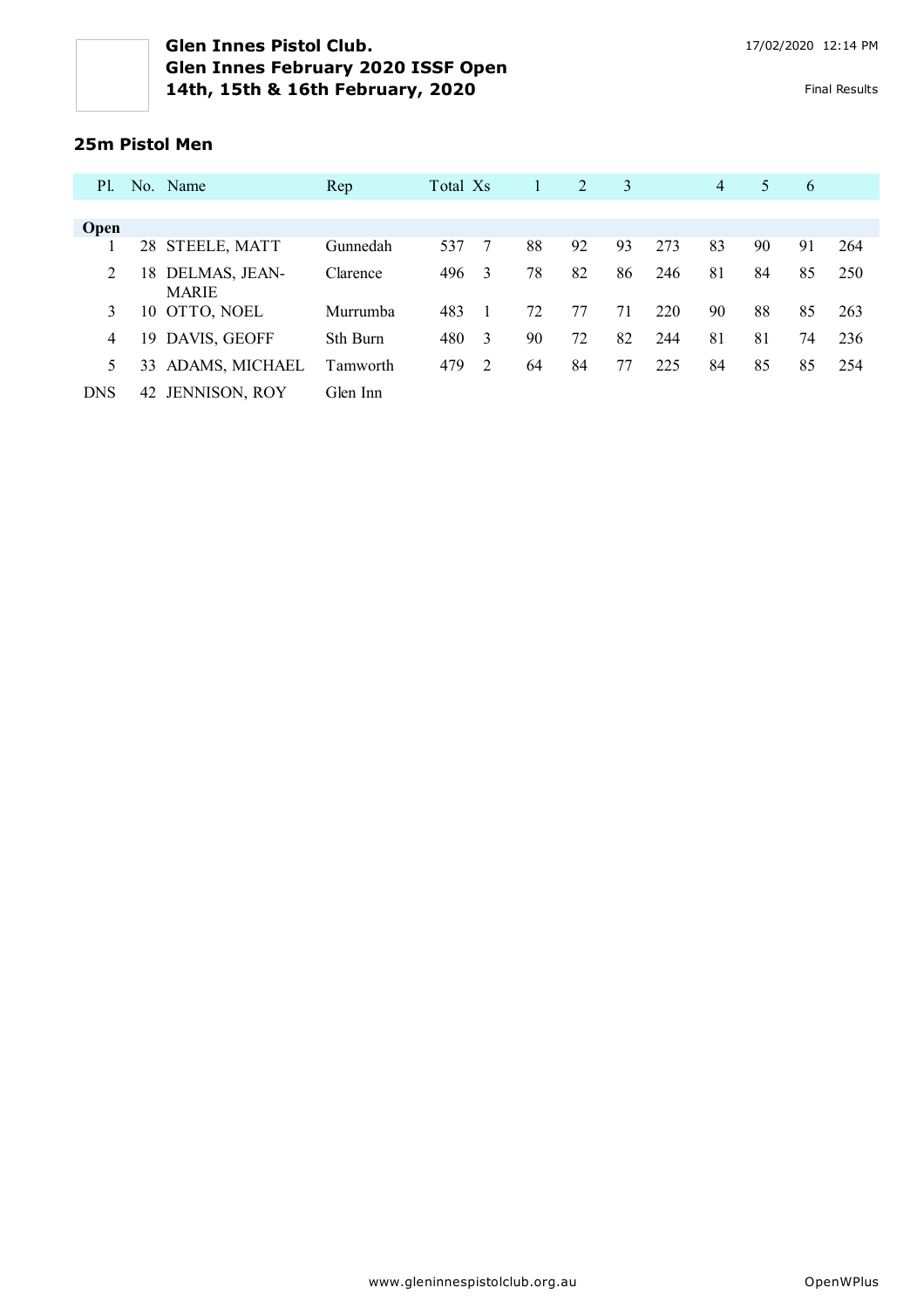### **25m Pistol Women**

| P1.            |    | No. Name                     | Rep      | Total Xs |                | 1  | $\overline{2}$ | 3  |     | $\overline{4}$ | 5  | 6  |     |
|----------------|----|------------------------------|----------|----------|----------------|----|----------------|----|-----|----------------|----|----|-----|
|                |    |                              |          |          |                |    |                |    |     |                |    |    |     |
| <b>B</b> Grade |    |                              |          |          |                |    |                |    |     |                |    |    |     |
|                |    | 26 MURESAN, ILEANA           | St Ives  | 545      | 7              | 90 | 94             | 87 | 271 | 92             | 94 | 88 | 274 |
| 2              | 37 | LAVRUSHKINA,<br><b>ALENA</b> | Tamworth | 527      | $\overline{4}$ | 86 | 87             | 96 | 269 | 86             | 86 | 86 | 258 |
| 3              | 13 | HERRING, GILLIAN             | Glen Inn | 486      | 3              | 68 | 72             | 81 | 221 | 93             | 86 | 86 | 265 |
| 4              |    | 30 VERSTEGEN, AGNES          | Dubbo    | 485      | 5              | 76 | 83             | 83 | 242 | 92             | 85 | 66 | 243 |
| 5              | 46 | THORNBERRY,<br><b>TANYA</b>  | Cumnock  | 473      | 3              | 77 | 75             | 72 | 224 | 74             | 88 | 87 | 249 |
| 6              | 43 | WEILEY, HEATHER              | Glen Inn | 464      | $\overline{1}$ | 78 | 76             | 74 | 228 | 79             | 73 | 84 | 236 |
| C Grade        |    |                              |          |          |                |    |                |    |     |                |    |    |     |
|                | 11 | OTTO, KAREN                  | Murrumba | 473      | 5              | 87 | 65             | 73 | 225 | 86             | 77 | 85 | 248 |
| $\overline{c}$ |    | 4 KIEM, DEBBIE               | Dubbo    | 463      | $\mathbf{3}$   | 74 | 74             | 79 | 227 | 78             | 86 | 72 | 236 |
| 3              | 23 | OXFORD, DOREEN               | Muswellb | 426      | $\mathbf{1}$   | 75 | 68             | 64 | 207 | 78             | 72 | 69 | 219 |
| D Grade        |    |                              |          |          |                |    |                |    |     |                |    |    |     |
| $*1$           | 17 | NICAISSE, VALERIE            | Clarence | 490      | $\overline{4}$ | 77 | 77             | 90 | 244 | 80             | 84 | 82 | 246 |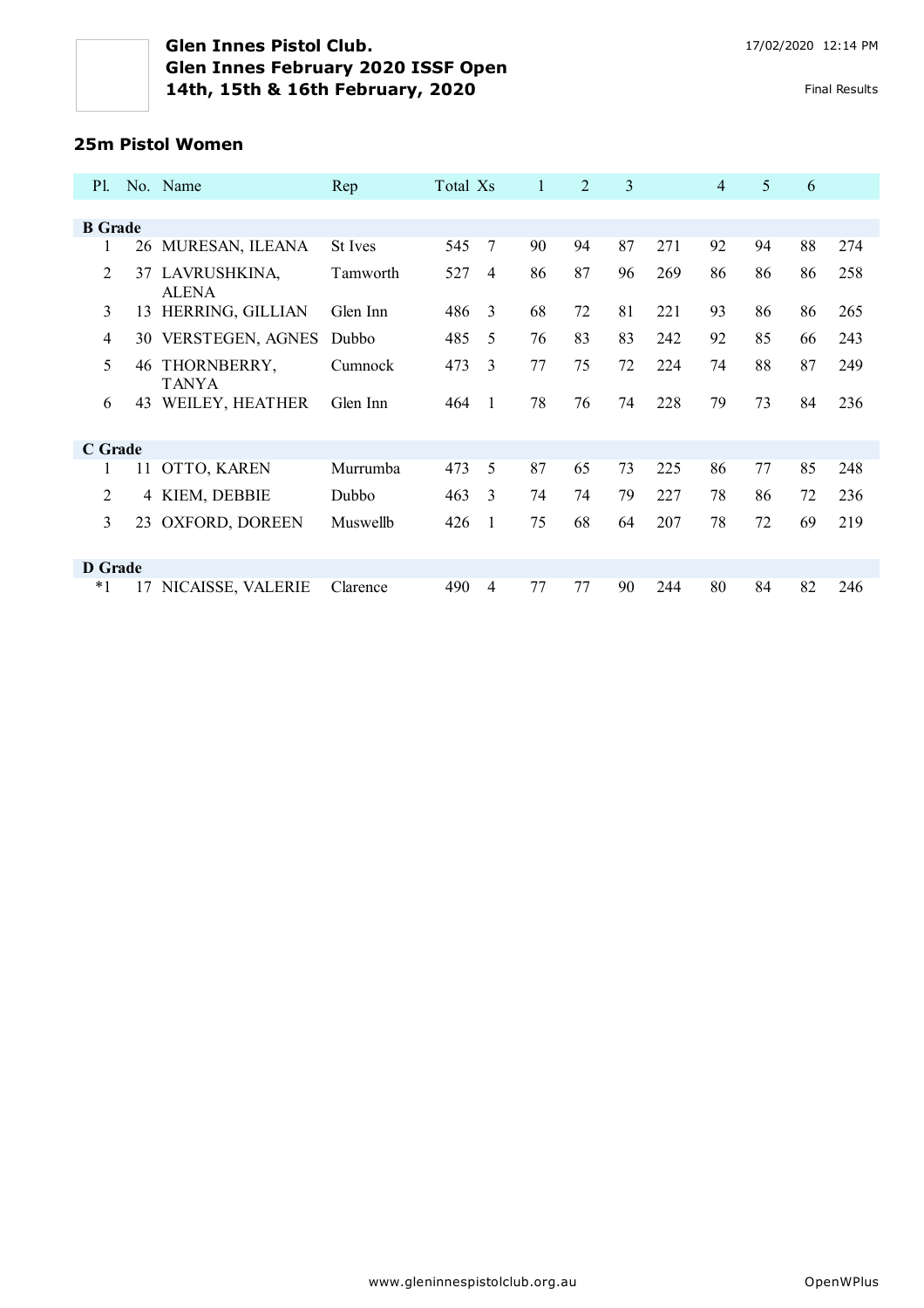# **10m Air Pistol Women (60)**

| P1             |    | No. Name                    | Rep      | Total Xs |                  | 1  | 2  | $\overline{3}$ | $\overline{4}$ | 5  | 6  |
|----------------|----|-----------------------------|----------|----------|------------------|----|----|----------------|----------------|----|----|
|                |    |                             |          |          |                  |    |    |                |                |    |    |
| <b>B</b> Grade |    |                             |          |          |                  |    |    |                |                |    |    |
| 1              |    | 26 MURESAN, ILEANA          | St Ives  | 540      | 9                | 87 | 92 | 93             | 86             | 89 | 93 |
| 2              | 37 | LAVRUSHKINA, ALENA Tamworth |          | 529      | 5                | 92 | 91 | 84             | 84             | 89 | 89 |
| $\overline{3}$ | 13 | HERRING, GILLIAN            | Glen Inn | 502      | 1                | 86 | 86 | 80             | 85             | 89 | 76 |
|                |    |                             |          |          |                  |    |    |                |                |    |    |
| C Grade        |    |                             |          |          |                  |    |    |                |                |    |    |
| 1              |    | 30 VERSTEGEN, AGNES         | Dubbo    | 522      | 5                | 87 | 91 | 86             | 88             | 83 | 87 |
| $\overline{2}$ | 17 | NICAISSE, VALERIE           | Clarence | 511      | 6                | 77 | 86 | 90             | 83             | 88 | 87 |
| $\overline{3}$ | 11 | OTTO, KAREN                 | Murrumba | 504      | 5                | 78 | 83 | 87             | 87             | 84 | 85 |
| $\overline{4}$ | 8  | FERGUSON, MICHELLE Glen Inn |          | 493      | $\overline{2}$   | 83 | 79 | 84             | 84             | 79 | 84 |
| 5              | 12 | TOM, KERRI                  | Glen Inn | 481      | 2                | 80 | 81 | 79             | 76             | 83 | 82 |
| 6              | 43 | WEILEY, HEATHER             | Glen Inn | 478      | $\mathbf{1}$     | 77 | 88 | 79             | 74             | 82 | 78 |
| $\tau$         |    | 4 KIEM, DEBBIE              | Dubbo    | 470      | 2                | 72 | 80 | 81             | 79             | 78 | 80 |
| 8              | 46 | THORNBERRY, TANYA Cumnock   |          | 444      | 3                | 74 | 79 | 79             | 74             | 70 | 68 |
|                |    |                             |          |          |                  |    |    |                |                |    |    |
| <b>D</b> Grade |    |                             |          |          |                  |    |    |                |                |    |    |
| $*1$           | 23 | OXFORD, DOREEN              | Muswellb | 498      | 3                | 86 | 82 | 80             | 80             | 88 | 82 |
| $\overline{2}$ | 38 | ALLEY, KAYLENE              | Glen Inn | 407      | $\boldsymbol{0}$ | 61 | 66 | 75             | 69             | 68 | 68 |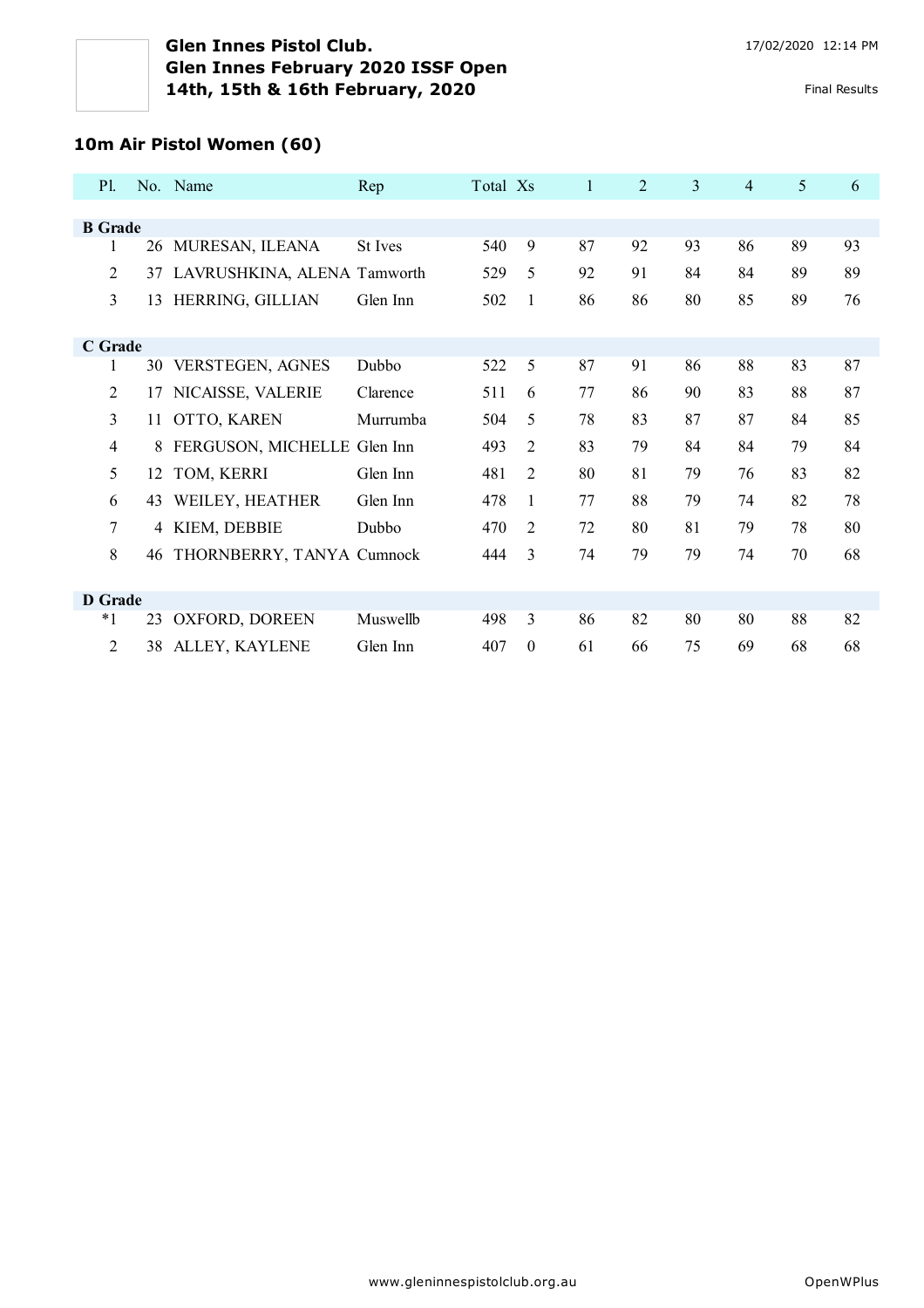#### **25m Pistol Junior**

| <b>Pl.</b> | No. Name                         | Rep               |       | Total Xs 1 2 3 |  |                 | $\overline{4}$ | $\sqrt{2}$ | -6 |  |
|------------|----------------------------------|-------------------|-------|----------------|--|-----------------|----------------|------------|----|--|
| D Grade    |                                  |                   |       |                |  |                 |                |            |    |  |
|            | 1 27 SANTANDER,<br><b>ADRIAN</b> | St<br><i>lves</i> | 352 0 |                |  | 53 55 67 175 47 |                | 57 73 177  |    |  |